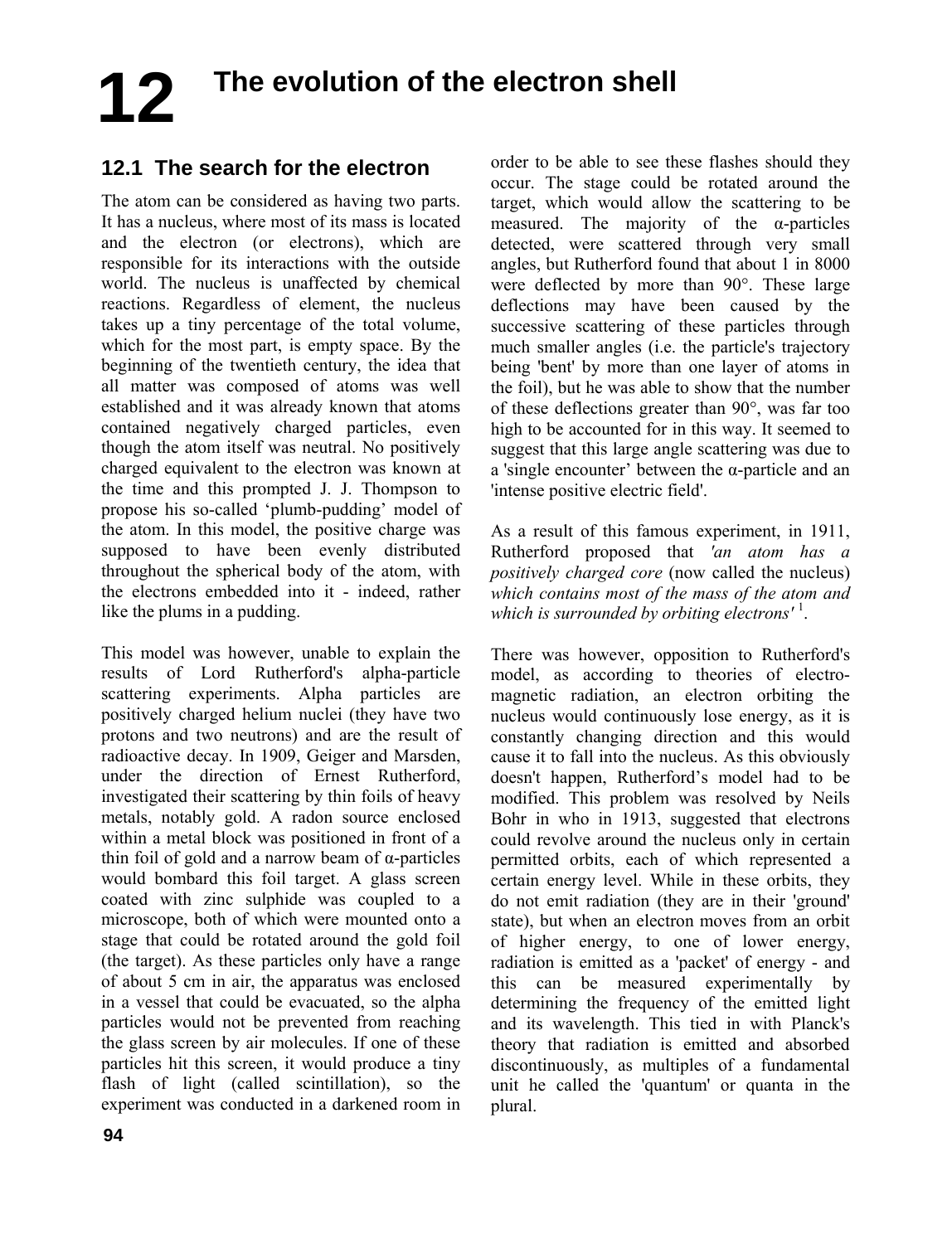Atomic hydrogen comprises one proton and one electron and it can acquire energy. This increase in energy according to the Bohr model, would raise the electron's orbit accordingly, but after a short time, the electron will return to its original level. It has been found that there are four possible routes that this return can take and this in turn can involve six different transitions from one energy level to another. Each of these transitions involves the release of an electro-magnetic wave, whose frequency is dependent on the two energy levels involved.

When there are a large number of atoms, say as in an energetic hydrogen cloud in one of the spiral arms of the Milky Way, these transitions are taking place all the time and therefore radiation of many different frequencies is emitted (within the energy range of the hydrogen's electron of course). This can be detected here on earth as an optical line spectrum and the line spectrum of atomic hydrogen is therefore composed of light of these frequencies. Bohr's theory provided a satisfactory explanation for the line spectrum of the hydrogen atom and he was able to calculate the expected wavelengths of the line and these predicted values were in agreement with those measured experimentally.

However, the Bohr theory does not account for the line spectrum of multi-electron atoms and was therefore superseded by a more mathematical theory based on wave mechanics that was devised by Schroedinger in 1926. In wave mechanics, *wave equations* are used to describe electrons in atoms and the solutions to the equations are called wave functions or *orbitals*. The result of this way of looking at the electron is to suggest a series of orbitals which differ from each other in their energy level and configuration in space and this theory provides a total of four orbitals which were given the following labels:

#### $s = sharp \t p = principal \t d = diffuse$  $f = \text{fundamental}$

These actually became sub-divisions of Bohr's original orbits and the first Bohr orbit becomes the *'1s orbital'*. According to the wave theory, an

orbital may be occupied by a maximum of two electrons. The second Bohr orbit can have one 's' and three 'p' orbitals which, with a maximum of two electrons per orbital, will give a total of eight electrons. The third Bohr orbit can have a maximum of eighteen electrons and the fourth Bohr orbit can have a maximum of thirty two (see *Figure. 12.0.01* below).



*Figure 12.1.01 The conventional electron shell (this example is lanthanum). Because of the difference in binding energies, the fourth orbital (or sub-shell) of the N-shell has been skipped and is empty.*

The wave theory also assumes that orbitals only represent the *probability* of finding an electron in a particular position at a given time and is based on what is called *'Heisenberg's Uncertainty Principle'*. This states that you can either measure the position of the electron *OR* its mass, *NOT* both at the same time. The wave theory also treats electrons as having particles as well as a wave nature, giving them too, dual characteristics or *duality*.

The experimental evidence for the number of electrons in the various electron *shells*, can be compared with theoretical predictions and there appeared to be a certain amount of disagreement between the two. The actual number in the first and second shells agree with these predictions, but begins to *disagree* after this. According to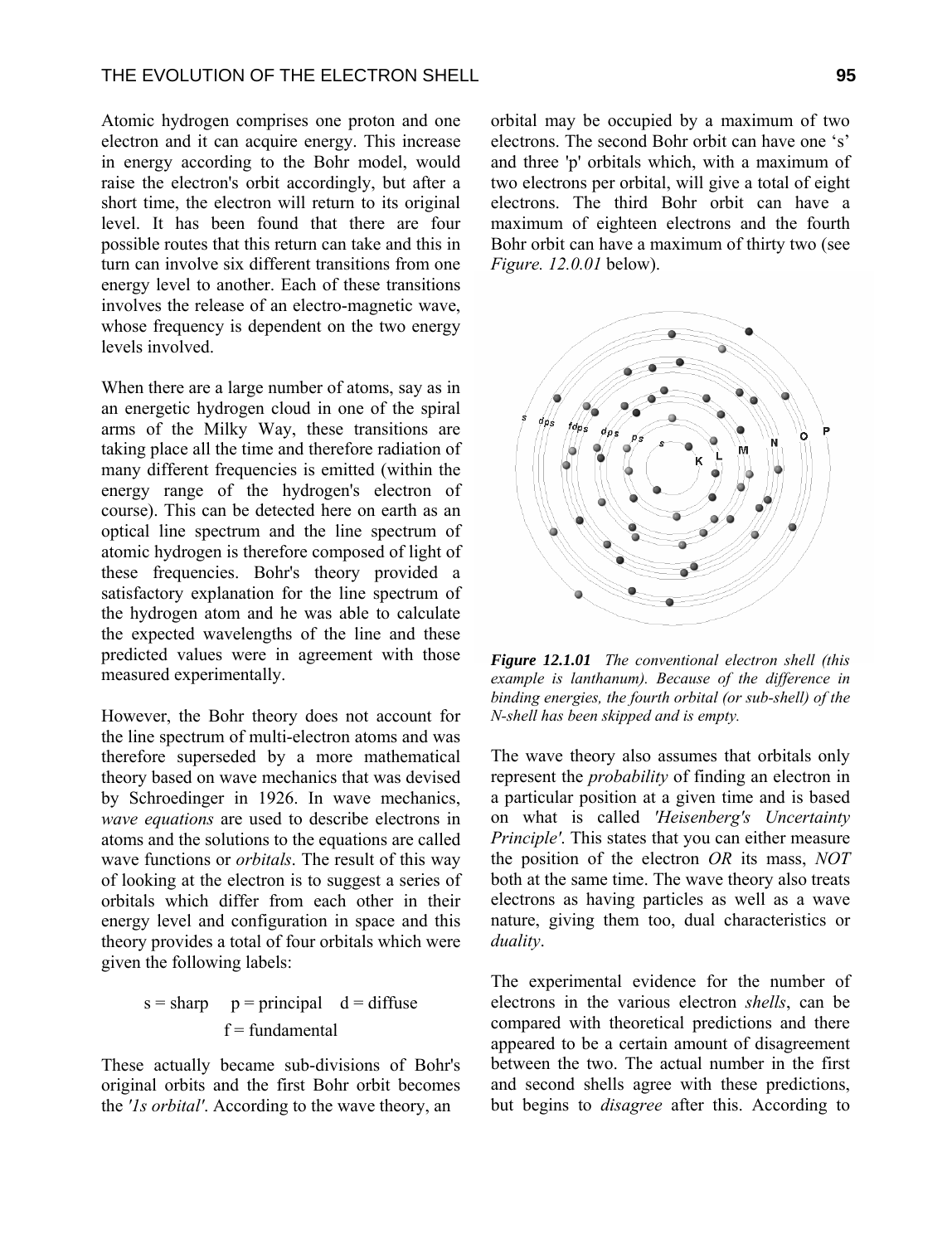theory, the third shell can hold up to eighteen electrons, distributed in sub-shells *3s, 3p* and *3d*, but by taking *ionization energies* into account, a large energy change occurs after only *eight* electrons have been added. Ionization energy, or more correctly the *first (or principal) ionization energy*, is the amount of energy required to ionize an atom that is in its ground state - or, to remove its most loosely bound electron (from its outermost shell).

The reason for this large energy change is that following the *3p* level (see again *Figure 12.1.01*), in order of increasing energy, it is the *4s* level that comes next and *NOT* the *3d* level as one would expect. Experimental evidence has shown that this *3d* level is in the *fourth shell* together with *4s* and *4p* levels, making a total of *eighteen* electrons and this overlap of energy levels between 'd' and 's' orbitals occurs repeatedly in the higher energy shells. This accounts for the discrepancy between the theoretical and the experimental values that would appear to occur in the real world.

#### **12.2 Electron shell configuration**

In the ways of science, speculation of any kind is to be avoided at all costs - and rightly so. It is probably safe to say however, that more than just a few researchers have quietly asked themselves the question *'why do these energy changes occur in this particular way?*'. Is this merely down to the ways in which we attempt to label and catalogue such phenomena; providing a simple and logical nomenclature to a system that we later find to be a touch more complicated than was originally thought? On the other hand, is this rather strange behaviour the result of a mechanism whose true nature *still* awaits discovery? Have we missed something along the way? *Figure 12.2.01* in the next column, shows the order in which the electron shell's energy levels appear to be filled and this certainly seems to illustrate the way in which the electron shell works in the real world, but there is still some confusion as to *why* this is the case. There seems to be little doubt that something rather subtle is going on within the outer layers of the atom, so can this particular model bring us any closer to grasping a better understanding of what may be the true nature of such interactions?



*Figure 12.2.01 The observed overlap of energy levels within the electron shell and the order in which the orbitals are seen to be filled.* 

Returning to the dimensional boundary chord model; as whole surviving teddies and independent dimensional boundary chords ping into three-dimensional space, they will each take separate evolutionary paths because of their own very unique characteristics. Reconfiguration will result in the familiar proton, neutron and electron masses (the latter will not as yet, have inherited their charge); with the ever-present help of dimensional boundary surface wave phenomena that will all go hand in hand with this metamorphism. The still small, but highly energetic young cosmos will be awash with these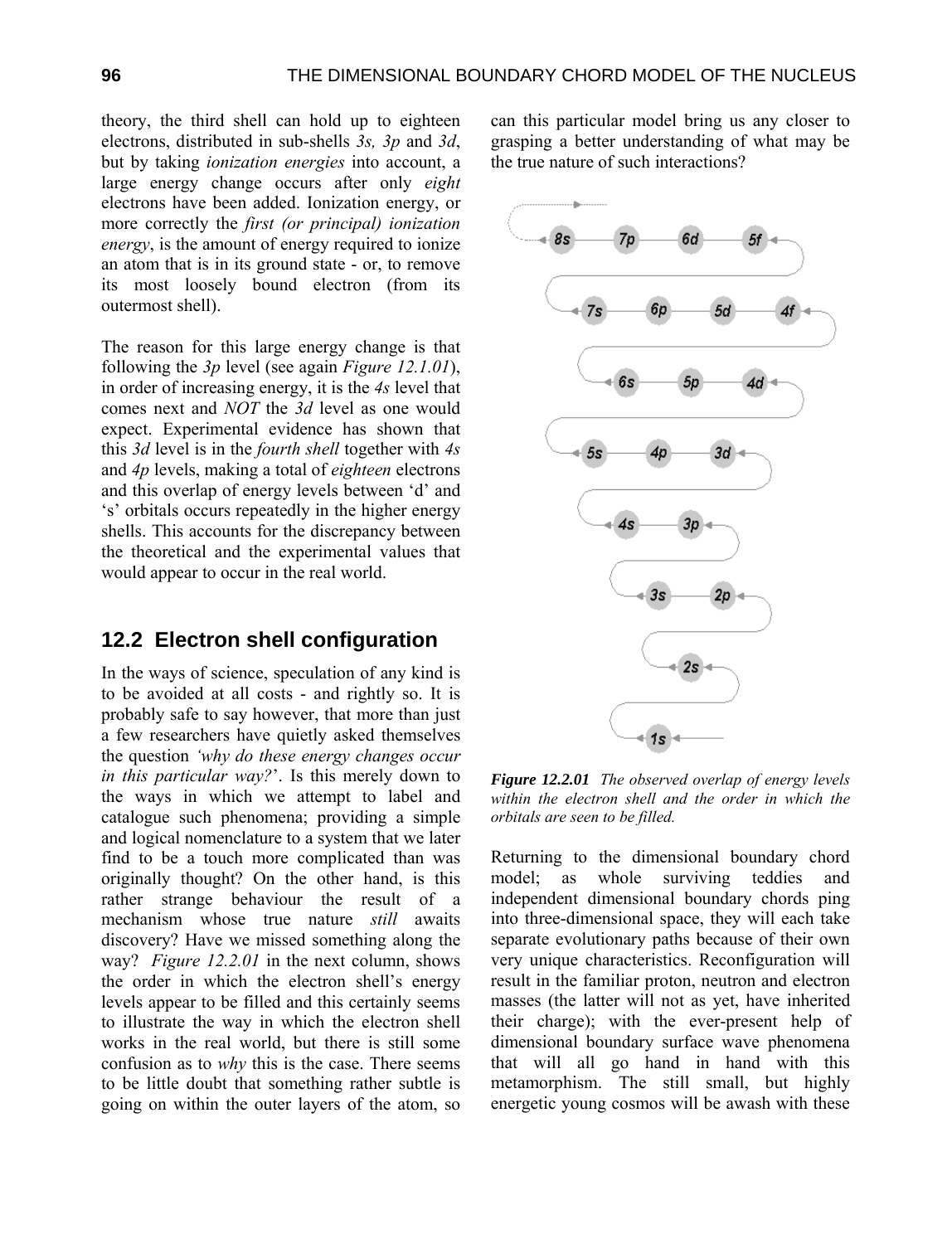most fundamental of particles and the interactions between them, especially during proton/proton collisions, will herald the next evolutionary stage of the universe; or in other-words, the birth of the first true elements. This would involve the natural evolution of the electron shell, that will be indispensable in the process of stellar nucleosynthesis - and this will eventually result in the universe we observe and are part of today.

Travelling down their own evolutionary path, protons will have become the *direct* descendents of the neutrons, which in turn, would have been the product of *Stage 1* whole surviving teddy reconfiguration. As discussed in earlier chapters, the proton will also be endowed with very real components of spin and charge and these will play their own part in the later appearance of the elements. The *Stage 2* reconfiguration of the teddy (that by now is technically already the neutron), will produce the final 2D membrane *degassing event* within the circular chords that now make-up its 'faces' - and it is this characteristic that is paramount in the next evolutionary stage that will herald the appearance of the proton's electron shell.

This description of electrons being contained within a kind of 'shell' is not of course new - but it is perhaps the best available, because it does conjure up a mental picture of how the electron (or indeed electrons) seem to behave in any particular system. There always seems to be a limiting factor that defines just 'where' electrons can be found and they are usually pictured as orbiting the nucleus, as if like some scaled down planetary system. This old style view of the atom is changing of course, and these days the electron (or at least its position in space), may be better represented by wave motion and what is often referred to as a *probability-spike*, but this *'limiting factor'* does indeed seem to determine 'where' certain electrons appear to be in relationship to others that surround the same nucleus. What we can be sure of however, is that each of these 'elements' seem to become complete, *independent* systems in their own right, although there is little doubt that even though they are independent systems, they can still interact with one another.

Proton to proton contact (or collision) under certain conditions in the young, embryonic universe will in this model, induce a reaction that will ultimately lead to the synthesis of these very first elements. Just how and why this occurred, will have everything to do with the characteristics of spin and therefore of the charge exhibited by the newly evolved proton. The rotation of the 2D de-gassed membranes (which could perhaps be better described as a *sub* three-dimensional energy level), will produce an almost frictional type of effect, that will result in the vibration of the proton's boundary chords above that of their natural resonance levels or ground state. These vibrations will cause the emission of dimensional boundary surface waves (see again Chapter 10).

#### **12.3 The proton's dim-waves**

These 'dim-waves' will have a wavelength that will be determined partly by the frequency of the boundary chord vibration (and the mass involved therein) and, because there are *two* different types of *rotational groups* that make up the teddy in the first place, there will be *TWO* distinct types of emission; one from the 'H' face and one from the 'S' face. Each will have a different wavelength because of the difference in the effects produced by the rotation of their membranes. This will be dependent on the *area of influence* accorded to each individual boundary chord value.

To recap on this very important concept, the *area of influence* can be regarded as the membrane (or face) surface area, divided by the number of boundary chords that are bounding the area's circumference and for each of the 'H' and 'S' faces, this can be expressed as:

$$
\frac{(H) 2.356 \times 10^{-28} \text{ cm}^2}{6} \qquad \qquad \frac{(S) 7.854 \times 10^{-29} \text{ cm}^2}{4}
$$

which equates to:

3.926 x 10<sup>-29</sup> cm<sup>2</sup> (*H*) and 1.963 x 10<sup>-29</sup> cm<sup>2</sup> (*S*)

where '6' and '4' are the number of bounding chords. The *area of influence (AOI)*, produced by each of the 'H' face boundary chords is therefore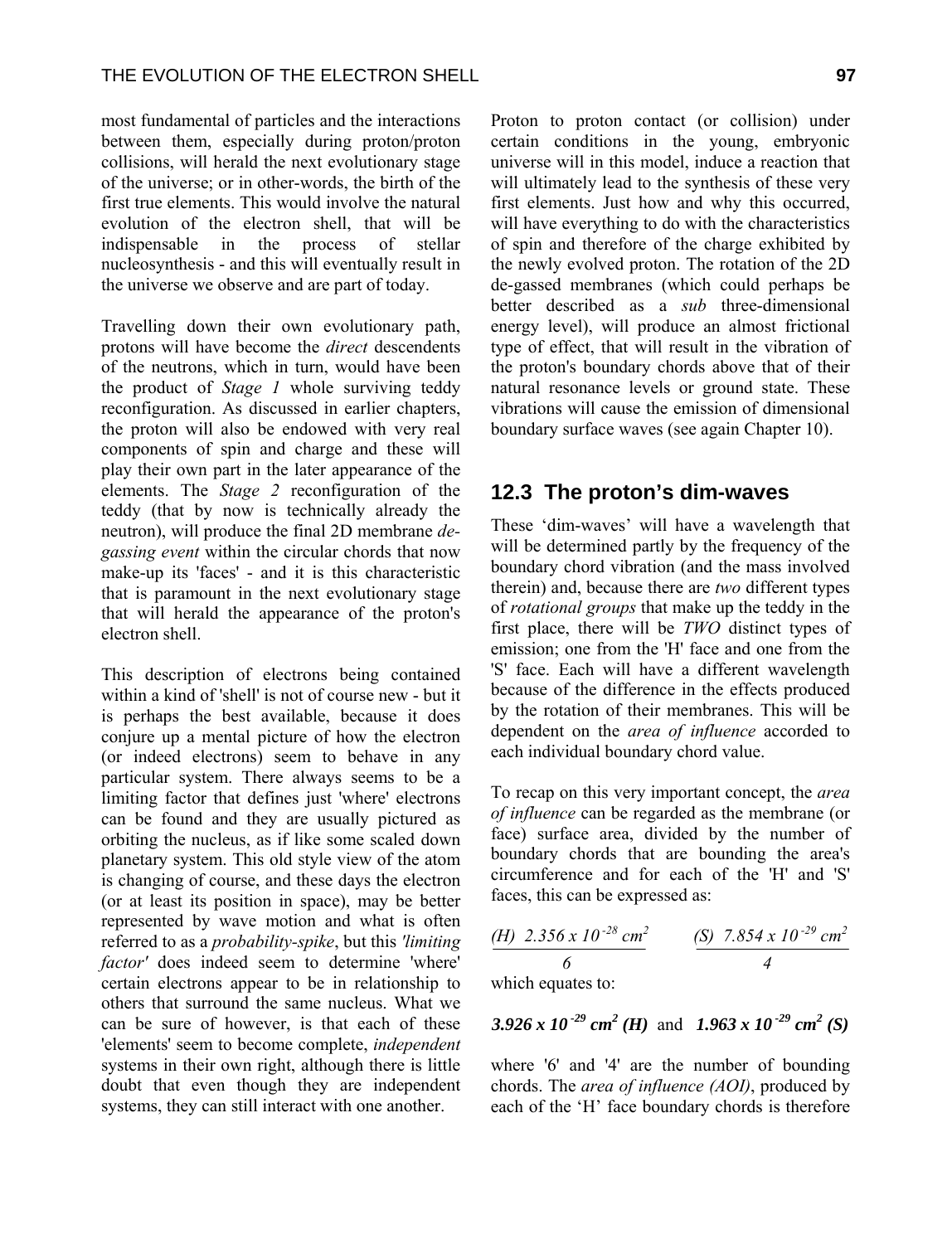twice that of the 'S' face chords and this means that the frictional effect is greater at the 'H' face. This will create a chord vibration of a *higher* frequency and a corresponding dim-wave of *shorter* wavelength (see *Figure 12.3.01* below).



*Figure 12.3.01 The influence of rotating 2D membranes against their boundary chords will produce frictional energy that is translated into dim-waves that vary in intensity between 'S' and 'H' faces.* 

The effects of charge also determine the propagation of these waves and, as pondered in Chapter 10 of this submission, the faces of the newly evolved proton should really be treated as *spinorial objects*. The 'H' and 'S' faces can each be assigned a different rotational component that allows the original face-spin bias to follow the laws of conservation as far as their angular momentum is concerned. With a resulting  $2\pi$  and 3.5 $\pi$  component of rotation respectively, the 3.5 $\pi$ spin of the 'S' face will throw its value into the *negative* - which is exactly what we see when dealing with the phenomenon of charge within the proton. This will also coincide with the way that dim-waves of differing wavelength would naturally be expected to propagate. This becomes a matter of scale - as shorter and shorter wavelengths produce more energetic dimensional boundary surface waves.

Lower energy waves (such as light and heat) will tend to sit close to the 3D/4D boundary, while shorter wavelengths and higher frequencies will penetrate further.

Remembering that the fourth dimension is essentially the *expansion* of the universe (the element of scale), it just so happens (either coincidentally or otherwise), that this has so far corresponded with a *negative* value within this model. The fifth dimensional component of compression or contraction has been described as having an opposite effect to that of the scalar fourth, so this would appear to correspond to a *positive* value. This now allows us to look at the way in which we would expect such dim-waves to behave and it may be easier to look at each phenomenon in turn, starting with the lower energy waves produced by the vibrating chords of the 'S' face (see *Figure 12.3.02* below).



*Figure 12.3.02 Propagation of the 'S' face dim-wave will bathe the proton in six, off-centred, outwardly expanding spheres, as the vibrational energy from its boundary chords is dissipated.* 

Travelling at the 3D/4D boundary, the lower energy (and thus lower frequency and longer wavelength) 'S' waves are 'negative' and are thus expansive anyway. Quite simply, they cannot be anything else. They will propagate outwardly away from their chord source - probably as *spherical* wave fronts. As there are a total of six 'S' faces, (the circular boundary chords of which are all vibrating due to the rotation of their membranes); one can imagine a total of six overlapping spherical wave-fronts moving outwards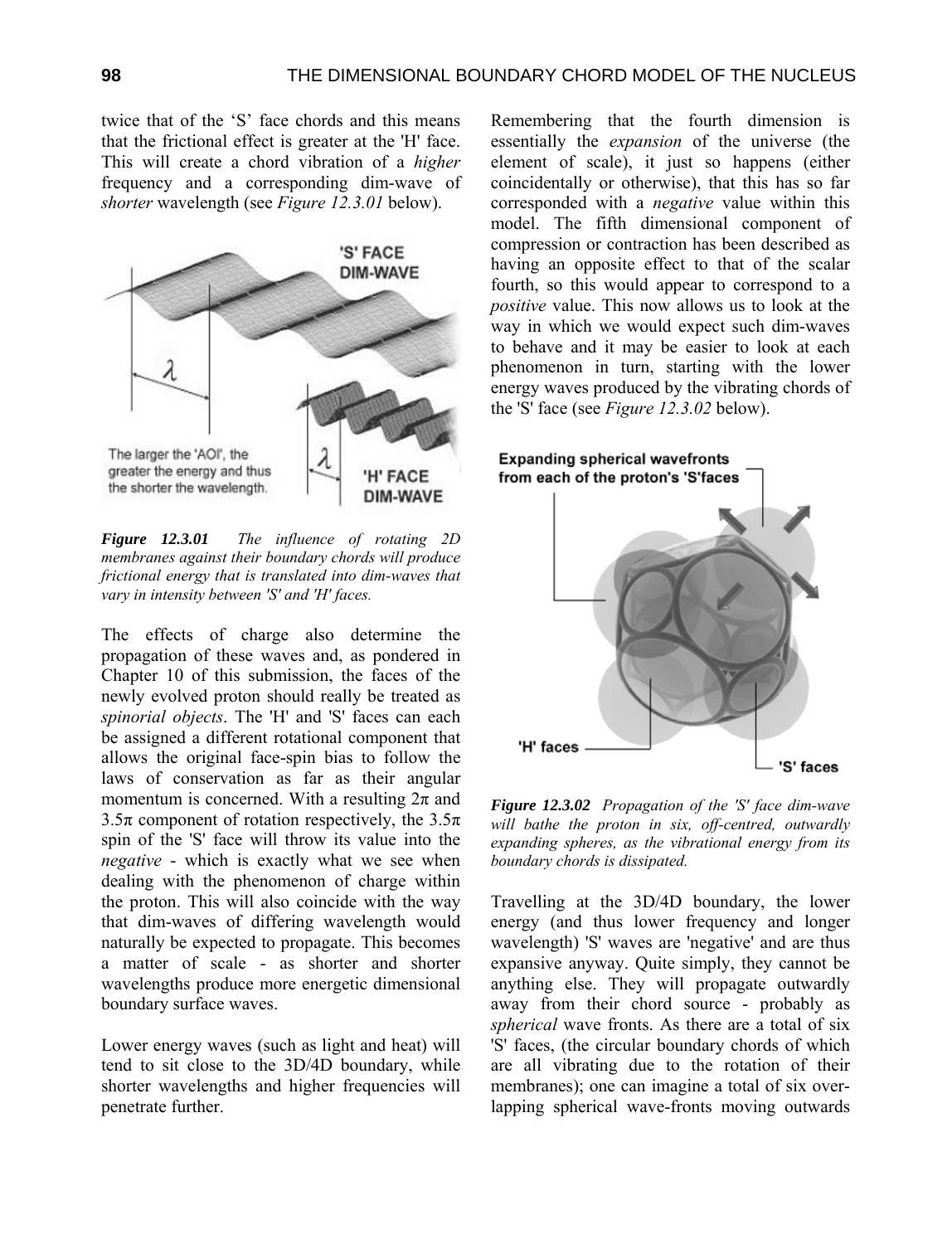into space, continually moving away from the body of the proton.

Were it not for the fact that there will also be dim-waves emitted from the 'H' faces as well, these negative, expansive wave-fronts produced as a result the contact between 'S' face membranes and 'S' face boundary chords, would propagate outwards away from the proton, until the eventual attenuation of their energy. There occurs however, what would appear to be a fine balancing act between these two types of dimensional boundary surface waves. The dimwaves produced by the more energetically vibrating 'H' face boundary chords will have much shorter wavelengths and as a consequence, these will now propagate at what can effectively be described as the 4D-5D boundary.



*Figure 12.3.03 Already bathed in 3D/4D dim-wave energy, the 'H' face boundary chords will also vibrate (at a higher frequency) and propagate as a higher energy dim-wave at the 4D/5D boundary. They will consequently possess a component of attraction.* 

Apart from the obvious difference in the 'S' and 'H' face energy levels, the most noticeable effect here will be the *component of compression* (or attraction), that is naturally provided by the fivedimensional side of this higher energy boundary. The proton is also (already) bathed in 3D/4D dimensional boundary wave energy from the vibration of the 'S' face chords, which are expanding outwards as a series of wave fronts. Therefore, this higher frequency 'H' face dim wave energy already has its own surrounding medium in which to propagate (see *Figure 12.3.03* in the previous column).



*Figure 12.3.04 Due to the higher frequency and thus energy of their dim-waves, the 'H' faces will act as pairs (rotational pairs) and provide these particular emissions with a north and south pole. The 'H' face dim-waves will effectively be bi-polar.*

This 5D characteristic of compression or attraction will fundamentally change the way that these 'H' face dim-waves behave. Each type of face is a member of a rotational group and as such, they will tend to work as pairs where these dim-wave emissions are concerned and any particular face will thus to be connected to its opposite by the same axis (see *Figure 12.3.04*  above). Each pair will also tend to rotate in a *complimentary* manner (see *Figure 12.3.05* on the following page).

The 'S' face pairs are strictly negative however and only emit dim- waves at the 3D/4D boundary because of their scale and this energy has a single expansional component. These waves can only propagate outwards, regardless of the fact that they rotate as pairs. This produces the six overlapping spherical wave-front configuration described above. The 'H' face pairs (of which there are a total of four), also include what is a contractive or *attractive* component - and these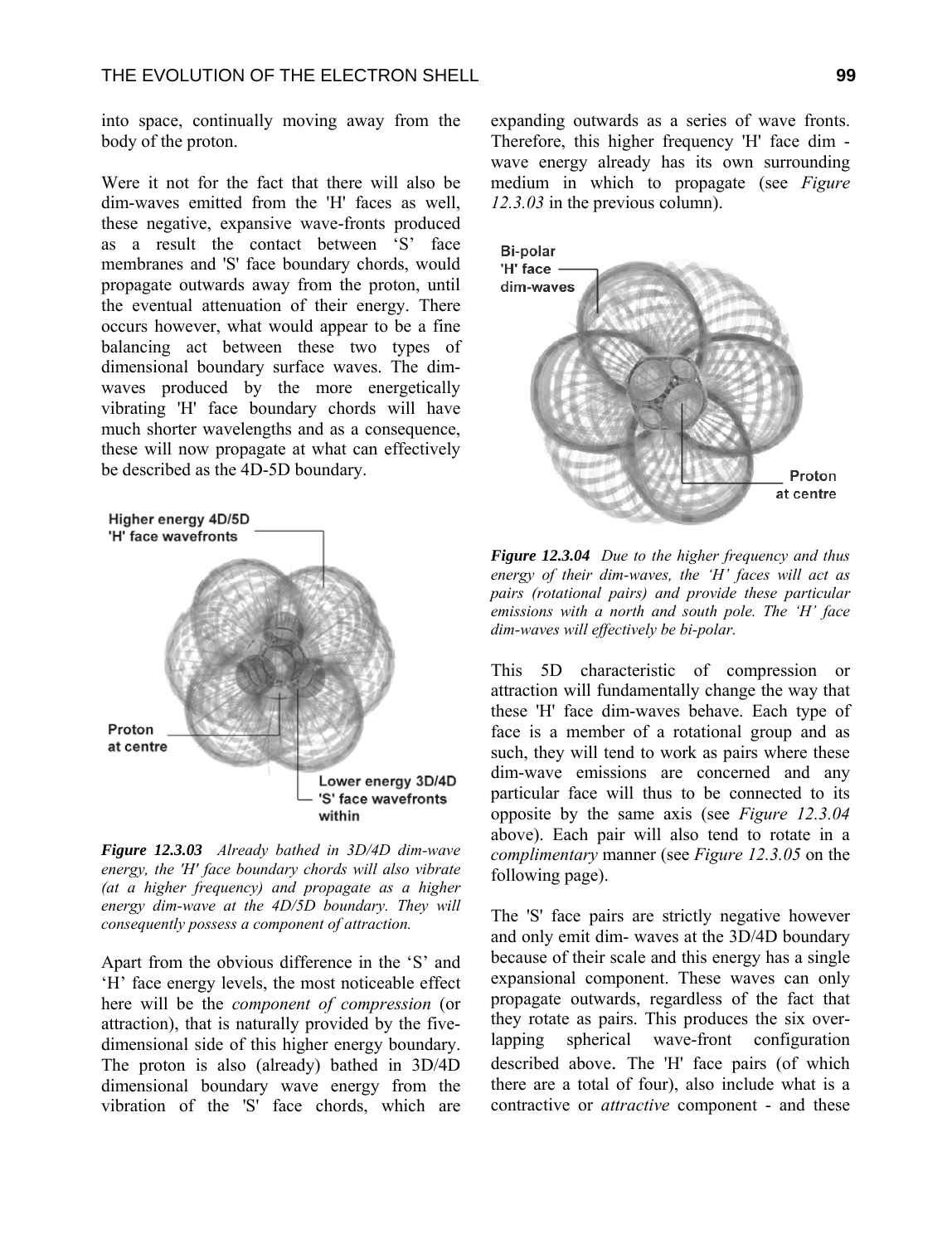will behave quite differently. These components will therefore comprise a two-part *duality* if you like - and as a consequence of these two very different (and opposite) characteristics, such dimwaves will require 'grounding'. The 'H' face component will basically comprise emitted dimensional boundary surface waves that are of much smaller wavelength than those produced by the 'S' face rotational groups and will include both expansive *AND* attractive elements.



*Figure 12.3.05 2D membranes rotate as pairs within their chord structure and each type will contribute a specific characteristic to the teddy's charge. (Only one of each pair is shown for clarity).* 

Each and every pair of these 'H' face rotational group components will therefore behave in a somewhat familiar manner, and will act as though they are north and south magnetic poles. This will occur as a result of the dim-waves' grounding requirement mentioned earlier (see *Figure 12.3.06* in the column opposite). The expansive (4D) component of these 'H' face rotational groups will propagate in an outward direction away from the nucleus, but the (5D) compressive element will produce what can only be described as 'field lines' as these dim-wave components must have the ability to ground themselves - and this can only occur in a direction towards what will become the rotational group's *opposite* pole.

These shorter wavelength, higher frequency dimensional boundary surface waves (that by their very nature must travel the higher energy 4D/5D boundary) will therefore exhibit both expansional and contractive characteristics at the same time. They will also endow the proton with an almost magnetic quality that will prove to be all-important when considering the physics of nucleosynthesis and the later appearance of the elements.

With a total of *four* rotational 'H' group components, the proton arrives at a configuration that will endow it with four north and four south polar faces, corresponding to opposing or *orthogonal* 'H' face members and this suggests what can only be visualised as a rather complicated set of over-lapping and probably interacting field lines that would now surround the nucleus (see again *Figures 12.3.03* & *4* on the previous page).



*Figure 12.3.06 'H' face dim-waves produce a 'field' effect between members of these rotational groups, effectively grounding themselves to one of the paired faces. They will exhibit what is effectively a north and a south pole.* 

#### **12.4 Monopoles**

Before exploring these dimensional boundary surface wave emissions further, it may be worth mentioning that the 'S' face dim-waves can only by definition, be single or *mono-polar* in nature, in that they are purely expansive. This could be an interesting consequence in its own right because the search for *monopoles* has been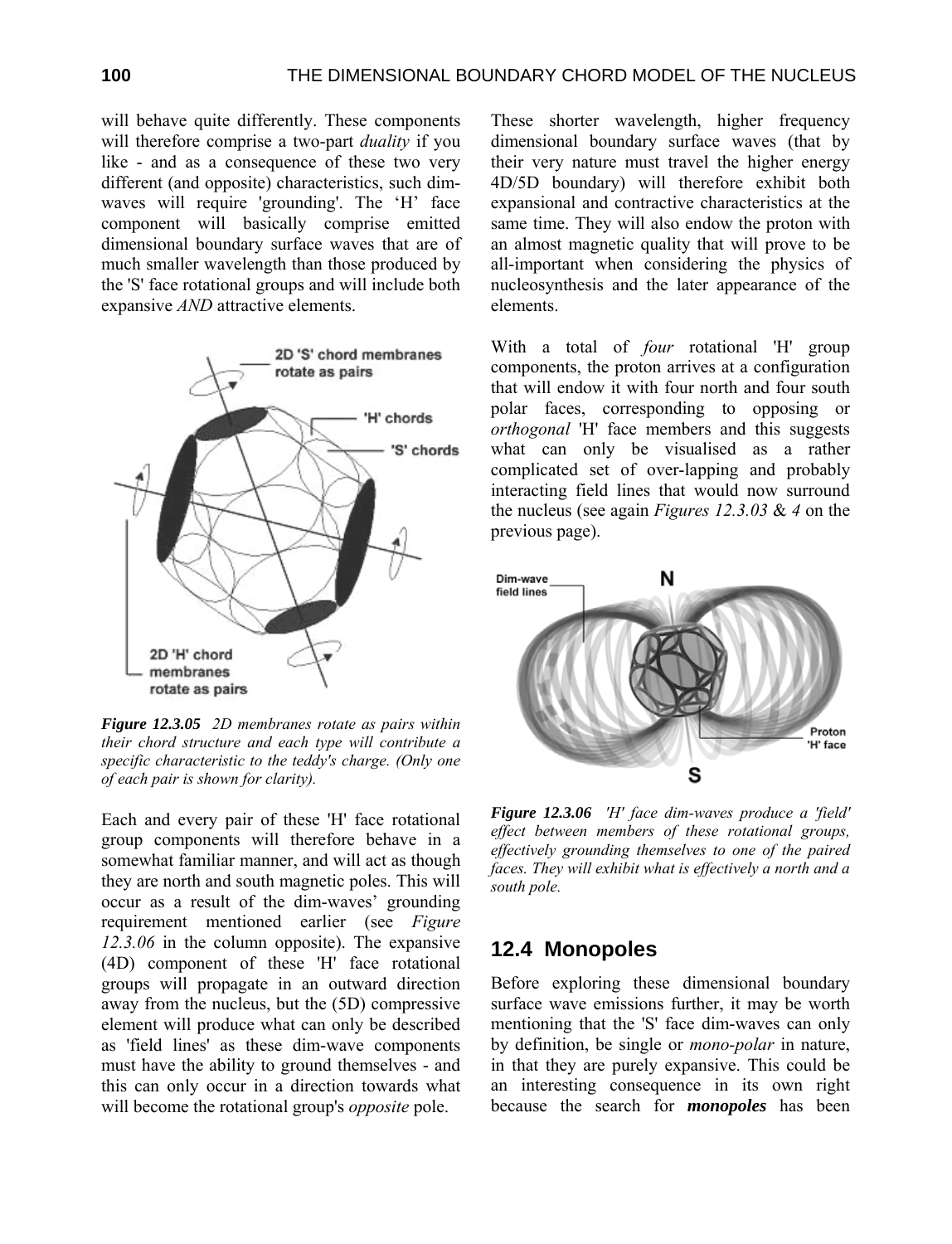underway for decades and although their existence has always been deemed to be theoretically possible, they have never been found in nature until only recently. Researchers from Berlin, in association with others from Dresden, St. Andrews, La Plata and Oxford<sup>2</sup> claim to have observed magnetic monopoles in 2009, at the ends of what are known as *Dirac strings*. Unlike those inferred here, most theoretical monopoles were always assumed to have been massive, although these recently observed varieties were actually claimed to have been found within a single crystal of *Dysprosium Titanate*.

A magnetic monopole can be described as a hypothetical particle that behaves like a magnet that only has a single north or indeed south magnetic pole (hence the name *mono*pole), but one that would still possess a net magnetic charge. The search for these entities has been ongoing since 1931 and it has taken something like 78 years to find the first scant evidence of their possible existence. Some theorists have taken the stance that if monopoles do truly exist, they could be so massive that they would be almost impossible to observe any way.

We are all very accustomed to magnets, but they always seem to come with *two* poles, the north and the south. Even if we were to cut one in half, the result will *still* be two magnets, each of which still has its own north and south poles. A *magnetic monopole* on the other hand, would be a magnet with only one pole, but would this be an attractive force - or a repulsive one - as our common or garden magnets have both of course?

As already surmised above, magnetic monopoles have not yet been seen any where in the universe in any great number, although many theories like *GUT* and superstring tend to predict that the bigbang should have produced enough of them to drastically increase the energy density of the universe by perhaps a hundred billion times. Why have we not been able to detect them then?

As already mentioned above, they have always been believed to be very large but, what if the opposite is nearer to the truth and instead, they

are an integral part of *ALL* matter within the universe - or more specifically, integral components of the nucleus itself. Could they better be defined as the dim-wave configuration of the proton's 'S' face rotational groups? We will have to wait and see.

### **12.5 The 4D(+) electron (e-) shell**

Returning to the origin of the electron shell, as the 'H' face waves begin producing their field effect with (for the sake of argument) a 'north polar' *emission* - and a 'south polar' *attractive* component; the propagation of the lower energy 'S' face dim-waves that now flows outwards from these rotational groups will in essence, be trapped or *caged* within the higher energy 'H' face field lines. The proton therefore, ends up with what is basically a 'layered' system of propagating dimensional boundary surface waves comprising what becomes an 'inner' series of low energy, long wavelength 3D/4D emissions - and an 'outer' *caging* series of higher energy, shorter wavelength 4D/5D emissions. This produces an almost spherical volume of purely fourdimensional (expansional) space *between* these layers and it is this that forms what in this model, will be referred to as the electron shell or the *eshell*. The outer limit to this e-shell will be the 'field' produced by the two-component 'H' face dim-waves.

This phenomenon becomes an area where subtle interactions occur, involving the very fabric of the expansive fourth-dimensional level in which all of our three-dimensional material is suspended. It is not a 'real shell' as such, but is an area that creates an imbalance creates an imbalance within 4D space and at the 3D/4D boundary. This will more or less ADD 4D energy to what might be termed the background fabric of the expansive component of the universe, where this new volume is *trapped* between the 3D/4D and 4D/5D boundaries on either side of it (see *Figure 12.5.01*  on the following page). The effect of this on the expansive medium that surrounds us, is that the proton now becomes surrounded in what can only be described as an 'anomalous bubble' that has the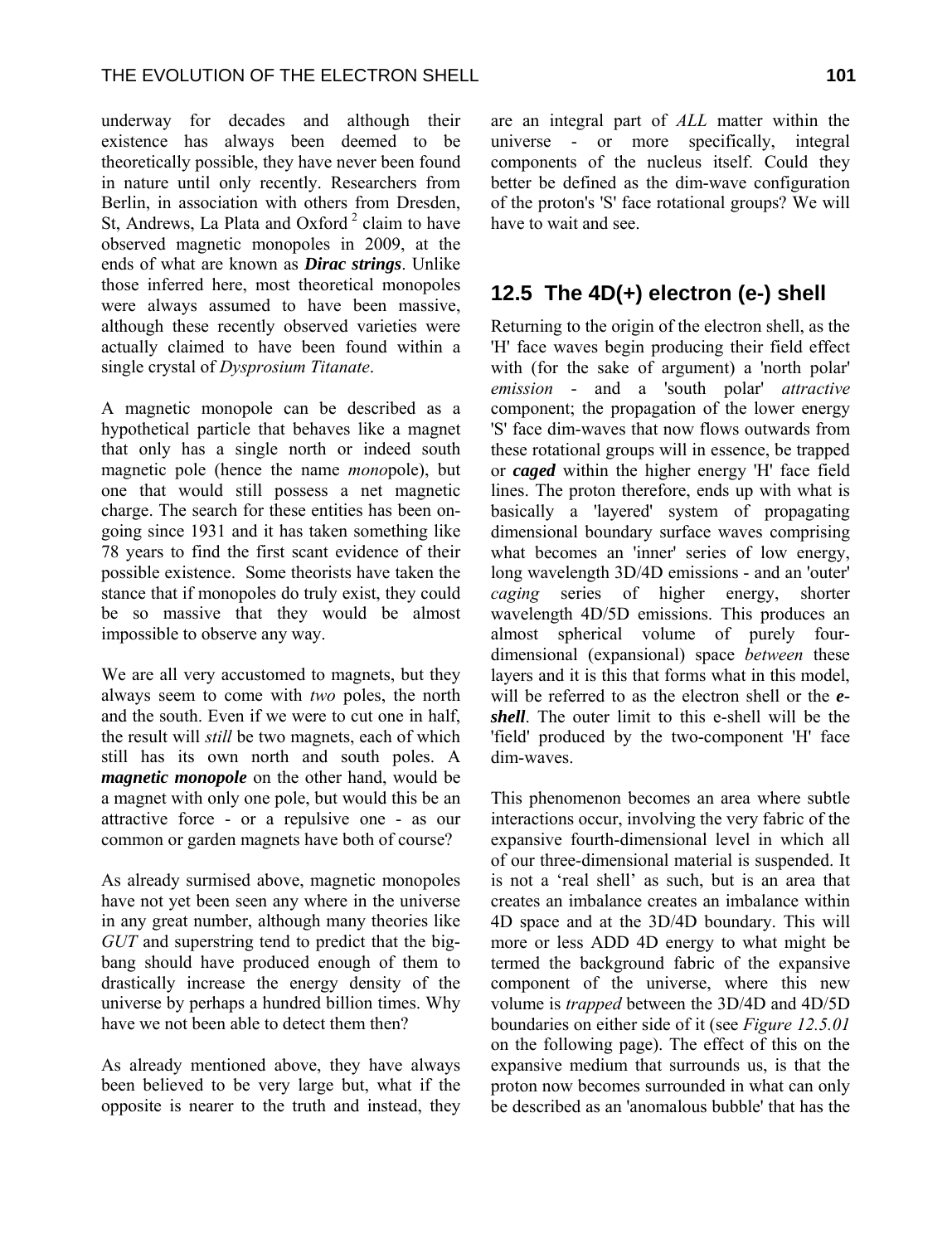property of *added* expansion (as the 4D energy within these bubbles can now be considered to be of a slightly *higher* dimensional energy than their surroundings).

This phenomenon will also have its effects on the 3D/4D boundary where low energy dim-waves propagate. This is also an area (which can be pictured as a continuous *linear-like* plane); that separates our own three-dimensional world from the expanding universe itself (or separates the energy equivalents). Each of these proton bubbles would take up three-dimensional space (they actually surround the three-dimensional proton).



*Figure 12.5.01 A volume of 4D space is trapped between the proton's 'H' and 'S' face dim-waves and is thus added to the background as anomalous 4D+ bubbles.* 

This volume does not however, contain any 3D mass - just 4D+ energy and it is this that creates an imbalance. There is a *mass deficit*. This can best be described by looking graphically at what this does to the 3D/4D boundary. Any boundary between two dissimilar media has an almost twodimensional characteristic. A discontinuity in the ground; caused say, by a difference in density or composition of the rock strata is a good example of this and the 3D/4D boundary can be pictured in the same way. In reality, this particular boundary is all around us, instead of spread out before us like the ground at our feet. In empty space, this analogy is good enough though. When we meet protons however, they will be surrounded by

invisible bubbles of *higher* energy expansional space and each of these will form a kind of *energy-spike* that must penetrate deeper into the 4D medium so as to correspond with the increased (4D+) energy level (see *Figure 12.5.02* below).



*Figure 12.5.02 Each and every proton 'bubble' would produce a 4D+ energy spike that pushes the 'e-shell' event further away from 3D energy levels and thus the 3D side of the boundary.* 

Just like a plot on a graph, where the energy level (corresponding to the 'y' axis), would move further away from the abscissa, the higher this value becomes - the 4D+ energy-spike would have to move further away from the 3D part of the boundary that represented the energy level of the surrounding medium. If we could see all of this - every proton in every part of the universe would cause a similar fluctuation within this 3D/4D boundary. Having visualised what the *energy spike* would look like from a fourthdimensional point of view, we can actually turn the boundary over and look at how its threedimensional equivalent would appear to us (that is, if we could see this dimensionally abstract concept) and this view has been included as *Figure 12.5.03* on the following page.

Not un-coincidentally, this becomes visually analogous with the frequently depicted 'warping' of space-time, often illustrated as a representation of the effects of gravity on its surroundings.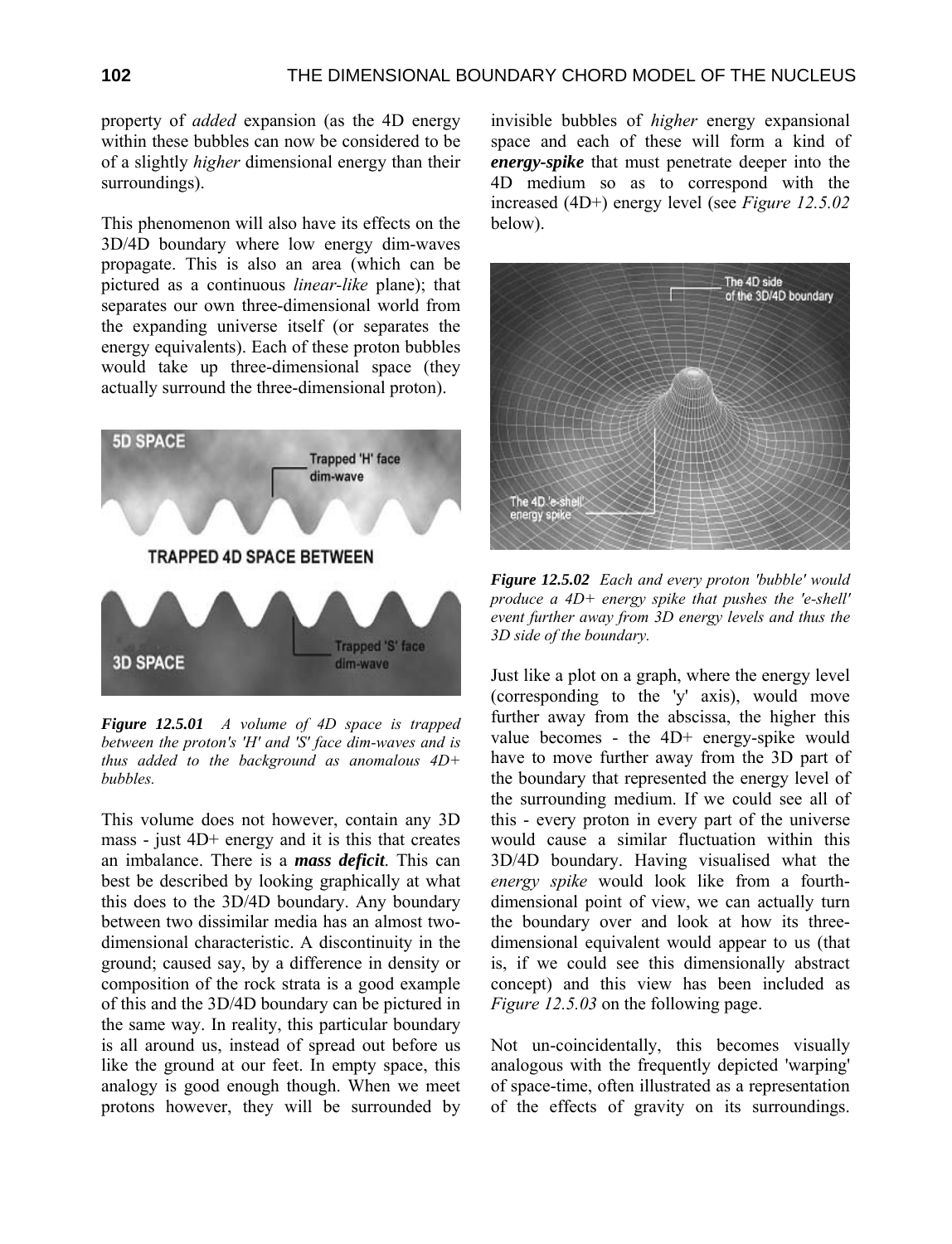Therefore, in this model, this particular effect of the proton's captured 4D+ bubble (its *e-shell*), on the four-dimensional side of the 3D/4D boundary has been called an *energy-well*.



*Figure 12.5.03 Turning the 3D/4D boundary over to examine its three-dimensional side, reveals a disturbance in the boundary that has been called an 'energy-well' in this model.* 

As mentioned above, this is purely abstract however and is not what we actually see. The *scale* of these 'proton bubbles' will lie somewhere between the size of the proton and that of the atom (here meaning the radius marked out by the orbit of hydrogen's single electron). The bubbles are also using-up three-dimensional space (basically volume in our terms) and this must relate to a *mass equivalence*. This can be qualified by the way that these 4D+ bubbles can be imagined to react with their immediate surroundings. This *energy-well* is an area of *lower* 3D mass potential and as we know, the universe would seem to have an 'in-built' desire to strive towards equilibrium. This concept will need to be explored in a little more detail.

The 4D+ energy spike is the direct result of the proton's 'H' and 'S' dim-wave emissions and the surrounding bubble that these create as a consequence. These act on the existing fourdimensional medium by 'addition' and thus *increase* the rate of expansional potential within

these particular areas. Unlike the analogous examples of atmospheric or even gas pressure differentials, where entropy dictates that the direction towards equilibrium is always towards lower overall pressure - the tendency in this case, will be for the lower background expansional energy to flow *towards* these higher energy spikes and this creates the well effect (also a little like the behaviour of the water in your bath when you remove the plug). Just like your bathwater, where the soap, sponge or even your rubber duck will be slowly carried towards the plug hole by the flow of water, three-dimensional matter with a mass *proportional* to that of the *mass-equivalence* mentioned in the previous column, will also be influenced by this four-dimensional expansional flow. What *is* this *mass equivalence* and its related *mass deficit* (see page 102) and more importantly, how can they both be calculated?

There will be an expansional 4D reaction as the *eshell* is formed by the interaction of the proton's 'H' and 'S' face membranes against their boundary chords and the dim-waves that this event generates. Unlike the original 'creational' versions of this event; argued for in Chapter Three and Four of this series, *this* chain of events is all now occurring *within* our own three-dimensional world and *within* four-dimensional space in which we are suspended. As the reaction expands (in four dimensions; the fourth of which is scale), it is behaving like a *dimensional boundary surface wave* because the outside of the sphere is an area that lies between the higher energy fourdimensional bubble within AND our own lower energy 3D/4D space that now surrounds it. In a similar way to that described for the mass equivalents of the dimensional boundary surface waves produced during the *Stage 2* reconfiguration of the independent boundary chords (see Chapter 11), this 4D expansional event would use energy and this *MUST* involve the conversion of four-dimensional energy to an equivalent three-dimensional mass within the proton's bubble. These four-dimensional mass equivalents were given in the last chapter, as:

$$
\frac{M^{dbc}\Delta}{(10^{-04})^2}
$$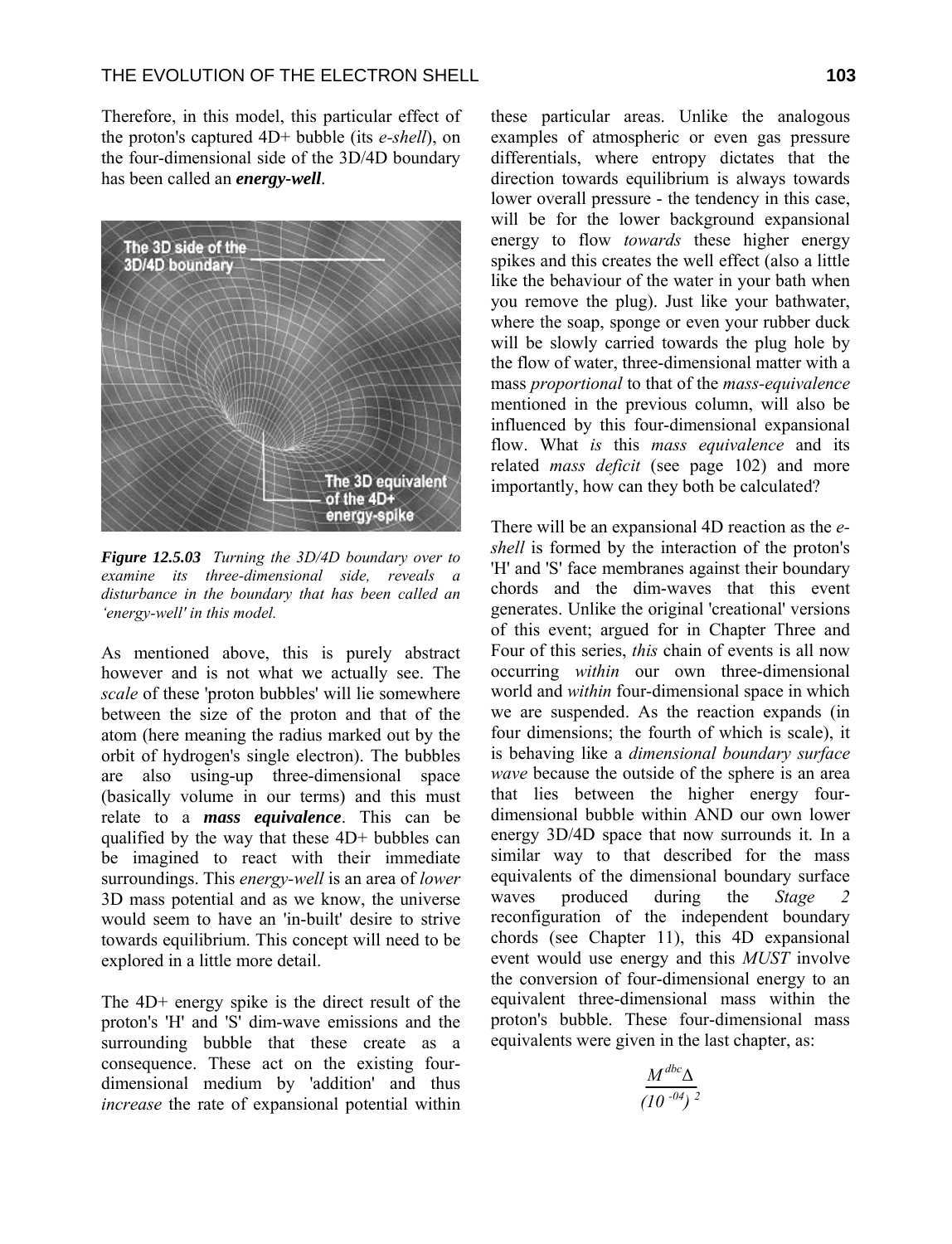where  $M^{dbc}$  is the boundary chord's original starting mass (after the de-gassing phase);  $\Delta$  is the 'H' or 'S' component's 'area of influence' in threedimensional space and the  $(10^{-04})^2$  represents the square of the 3D to 4D mass conversion factor (to represent exponential expansion). In other words, this 4D+ energy spike will have a threedimensional influence that can be compared to a specific mass value - or a *mass equivalence*. The proton bubble itself, affects our own world only from the outside, where its boundary sits between third and fourth dimensional energy levels. The *inner* layer of the proton's two distinct sets of dim-waves is produced solely by its 'S' face reactions and is comprised of a total of three rotational groups.

As far as the *mass equivalence* is concerned, this is related to the three-dimensional volume that the proton bubbles takes up in 4D space - and this volume is being produced by these lower energy 'S' face reactions. Each of these 'S' face rotational groups has in turn, two paired faces and each of these will have a similar *area of influence* that in Chapter 10, was defined as:

$$
\Delta^S = 1.963 \times 10^{-29} \text{ cm}^2.
$$

From the *mass equivalence* expression given above, each of the circular 'S' face boundary chords that produce, enclose and surround an 'S' face membrane (remembering that there are a total of 4No boundary chord values per circular 'S' chord) - each can in turn, be afforded what can be called an *individual mass value* (after the degassing phase), that will equate to:

$$
2.325 \times 10^{-29} \text{ kg} - 2.325 \times 10^{-32} \text{ kg}
$$

$$
= 2.322 \times 10^{-29} \text{ kg}
$$

Therefore, the 3D to 4D mass conversion in this case, can be gained by using the resultant boundary chord mass, once the membrane degassing component has been removed. The expression thus becomes:

$$
\frac{M^{dbc}\Delta^S}{(10^{-04})^2}
$$

where **'∆<sup>S</sup> <sup>e</sup>'** becomes the *NEW area of influence* of the 2D membrane component, which would have now expanded to the increased scale of the e-shell itself. This would allow a solution to the above expression where the new  $AOI(\Delta^{\mathbf{S}}_{e}),$  now represents any *ONE* of the six expanding 'S' face dim-wave components thus:

$$
\frac{2.322 \times 10^{-29} \text{ kg} \times 1.963 \times 10^{-10} \text{ cm}^2}{(10^{-04})^2}
$$
  
= 4.558 x 10<sup>-31</sup> kg per 'S' face chord.

These 'S' faces behave as *rotational pairs* however and any 'point' measurement of this mass equivalence would have to take this into account. In other words, any measurement must involve not just one of the six expanding spheres that make up the *e-shell*, but the complete pair of mass equivalence values. Therefore, any specific measurement of mass on the proton's bubble would need to take into account the 3D/4D reaction of an 'S' face boundary chord *AND* its paired partner thus:

$$
4.558 \times 10^{-31} \text{ kg} + 4.558 \times 10^{-31} \text{ kg}
$$

$$
= 9.116 \times 10^{-31} \text{ kg}
$$

and this becomes the *3D mass equivalence* of the proton's expansive (dim-wave produced) electron shell at any particular point in space.

The configuration of the 'layered' *e-shell* is produced by the action of the 'S' face dimensional boundary surface wave emissions *AND* what is basically an expansive component of the dimwaves emitted by the 'H' faces too. Referring back to *Figure 12.3.03* on page 99, the *multi-pole* characteristics of the 'H' faces would infer the familiar concept of 'field-lines'. These would comprise paired north and south poles, one of which would emit expansional dimensional boundary surface waves - while the other contractive or attractive dim-waves. They would be a phenomenon that included both an *emitter* and a *receptor*. The proton would therefore, emit *TWO* distinct magnitudes of expansive dimensional boundary surface waves.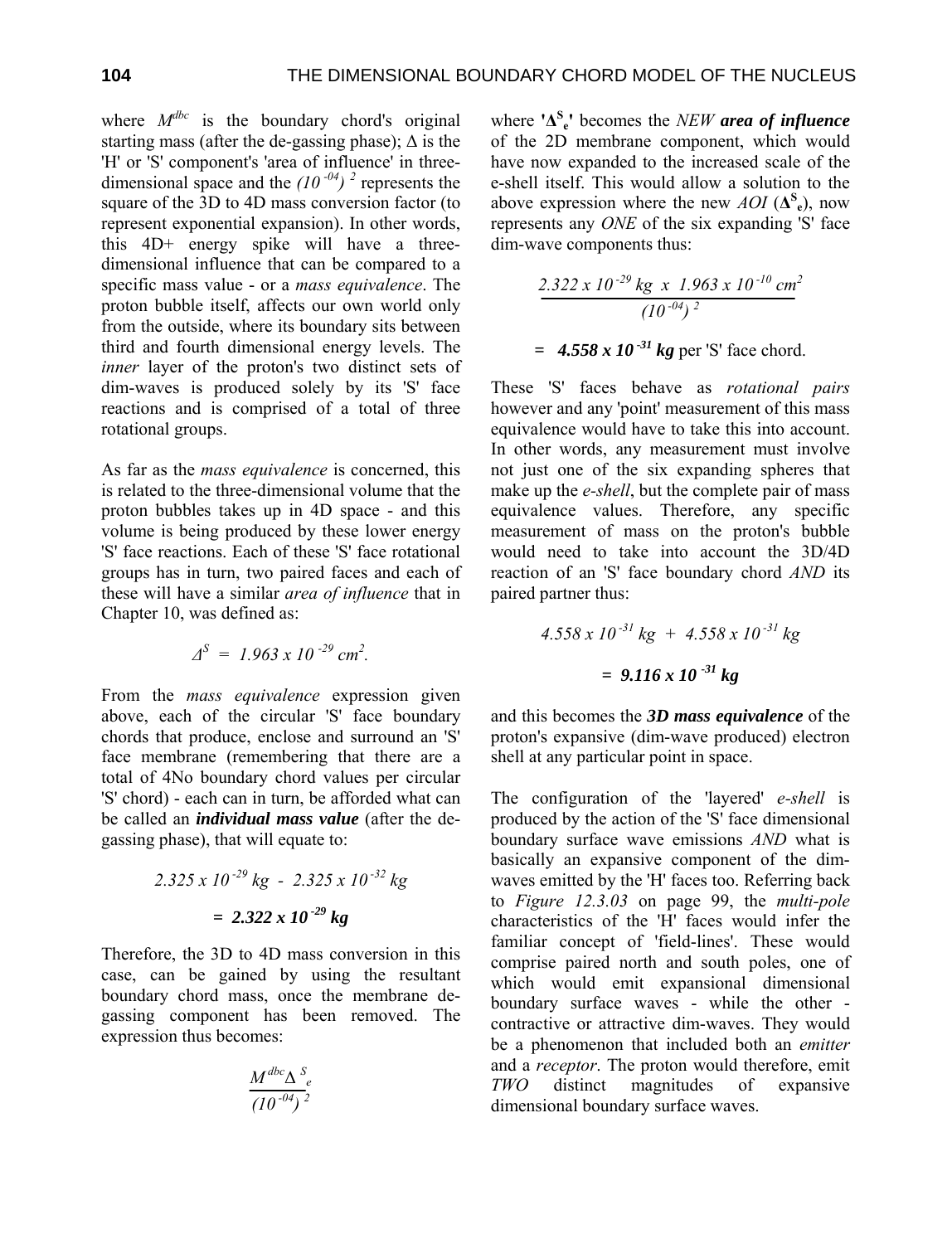Those with the *greater* energy, would be from the reaction of the 'H' face membranes against their boundary chords which, as can be seen from *Figure 12.3.03,* would involve one pole from each of these (four) rotational pairs. *HALF* the total 'H' face boundary chords would be emitting high-energy dim-waves that would lie *within* the energy spectrum of the expansive fourth dimension. The *lower* energy dim-waves from the 'S' face boundary chords, would be at or very close to the 3D/4D boundary and its corresponding energy level (see *Figure 12.5.04* below). This naturally provides the e-shell with an energy range or an *energy depth*, which may go some way in helping to explain - and illustrate in this particular model at least - the behaviour and placement of the electrons in multi-nucleon elements.



*Figure 12.5.04 The proton's E-shell will comprise a specific energy range determined by the 'H' and 'S' face dim-wave emissions.* 

The 'H' face of the proton (or the whole surviving teddy) is the first to evolve - as this originally stores the inherited *face-spin bias* from the bigsnap. This face is also the more energetic of the two, as far as its dimensional boundary surface wave energy is concerned and it would also be the first to propagate. It could be described as basically an *expansive* wave - but one that is bipolar and is thus *grounded* at the other end of its rotational axis. Each field therefore, becomes *trapped* and cannot escape into space as would be expected from the less energetic 'S' face dimensional boundary surface wave. With the 'Swave' propagating within, this may create a stretching effect that expands this cage outwards to form the e-shell itself because of the natural repulsive effects of like to like charges. The balance would logically occur when tension and repulsion become equal. The eventual repulsive distance between 'H-wave' and 'S-wave' would produce the *trapped 4D space* shown in *Figure 12.5.04* in the previous column.

The interplay of the expansive and *contractive* components of the proton's dim-wave emissions seem to be responsible for its charge (see again Chapter 10). As the electron (or the electron shell in this model) can therefore be allowed to possess a balancing charge of its own - these emissions should also be responsible for carrying a *proportional potential* of this charge into the electron shell itself - *via* either the 'H-waves', the 'S-waves', or both. Unlike the 'separated' membranes that produced it in the first place, the *e-shell* contains solely within its volume, *EXPANSIONAL* dim-waves, and these can by definition, only be *NEGATIVE*. This can be achieved either by isolating the *expansional* component of the 'H' face dim-waves (which will mean the expansive pole of each rotation group), or indeed by looking at their signs, where  $(+)$  x  $(+) = (+)$ ; (-) x (-) = (+) and where (+) x (-) = (-) etc., etc.. What is interesting, is that in so doing, half the total 'H' face value will amount to  $\frac{27}{3}$ instead of the calculated  $\frac{4}{3}$  attributed previously to these faces. Reversing sign as is required for this conjecture, the value of the electron shell becomes minus  $\frac{2}{3}$  from the 'H' face dim-waves, *plus* minus 1/3 from the 'S' face waves; which equals *minus one*. Allowing this to occur, produces a balance between the overall *positive* charge of the proton - and the equal but *negative* charge of this (so far) abstract *e-shell*.

The energies of the electrons contained within the atom's electron shell, are known to have only certain values (not surprisingly, known as the *energy levels* of the atom). All the atoms of a given element have the same characteristic set of energy levels and each of the elements has a different energy level to any other. The actual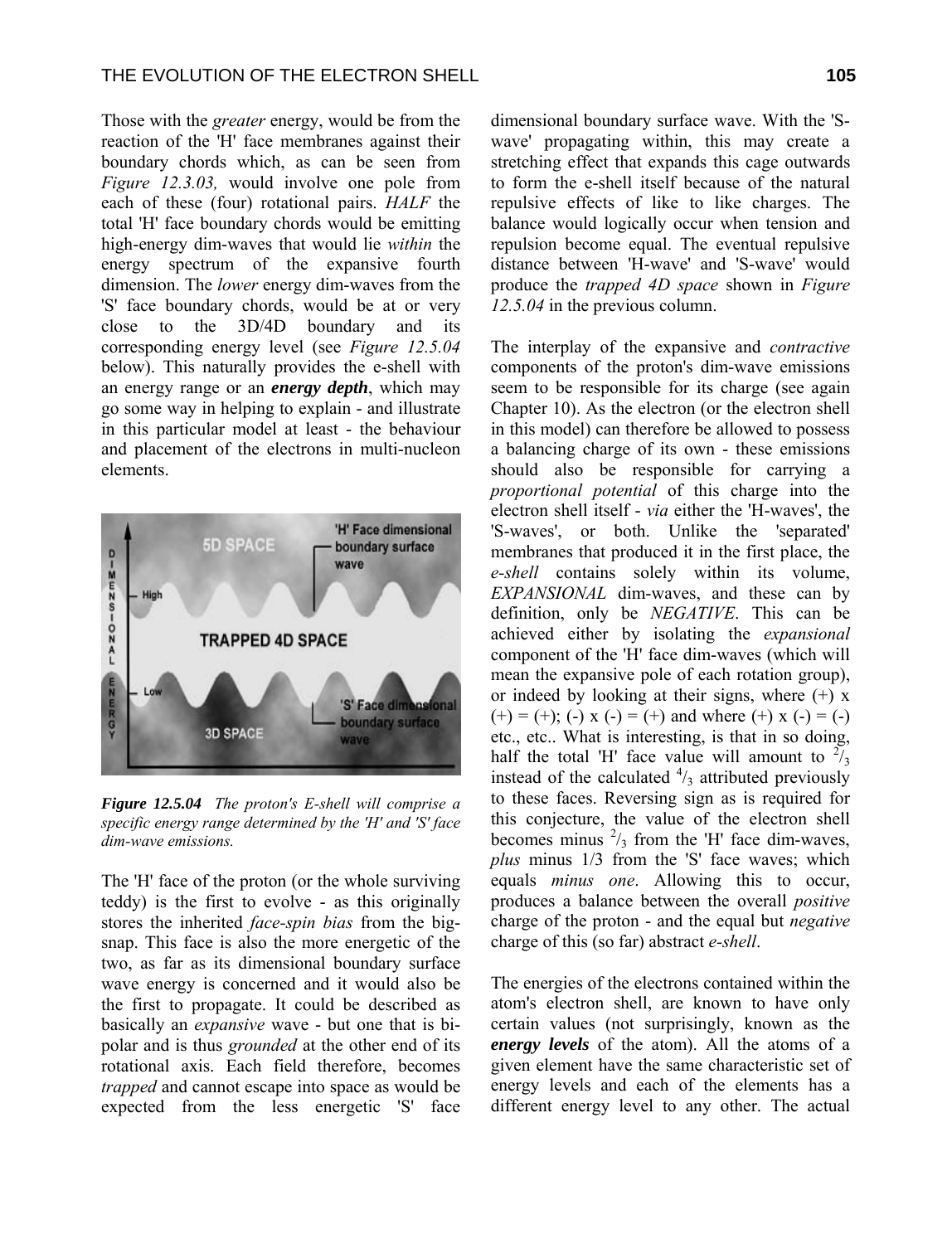energies of these various levels are fairly well understood and can be calculated quite readily with the use of wave mechanics. Their values are usually presented in *electron volts* (eV), where  $1 \text{ev} = 1.602 \times 10^{-19}$  joules *(J)*. These energy levels are usually represented by a series of lines in convention and they are logically called *energy level diagrams*. The diagram for the hydrogen atom is shown as *Figure 12.5.05* below.



*Figure 12.5.05 The basic energy level diagram of the hydrogen atom.* 

Hydrogen's single electron usually occupies the lowest level within the diagram and this corresponds to an energy value of (minus) *-13.6 eV*. The electron can absorb energy however and in so doing, it may *jump* to one of the higher energy levels. The lowest level is usually considered as the one nearest to the nucleus so, as the electron gains energy and reaches a higher level, (in the Bohr model at least), it can be pictured as moving into a higher orbit around the nucleus. This corresponds to what is called the electron's *excited state*. In conventional physics,

the electron will usually lose energy by emission of an electro-magnetic wave and will fall back to its lowest *(-13.6 eV)* level, or its *ground state*. Each of these energy levels is also characterised by what is called a *quantum number* usually referred to as *'n'* where the lowest level (the *-13.6 eV* energy level or its ground state), is referred to as  $n = 1$ . For hydrogen, it can be seen from the figure that there are six of these quantum numbers  $(n = 1 \text{ to } n = 6)$ , with an additional 'top' quantum number of  $n = \infty$  or zero. If the electron gains enough energy and reaches this level, it becomes free of the atom.

Coincidentally, the number of levels that exist between quantum numbers  $n = 6$  and  $n = \infty$  is four - and together with the first six or lower energy levels (i.e.  $n = 1$  to  $n = 6$ ), there is an uncanny resemblance to the configuration of the *e-shell* within this model. This too, contains a total of six distinct levels enclosed within what amounts to four outer layers; the outermost of which, in this model, will correspond with the  $n =$ ∞ level. This coincidence will be explored further within a later chapter.

Referring back to Chapter 10, an observation was made regarding the possibility of a connection between charge; an approximation to the value applied to the *permittivity of free space* and the surface area of the 'H' and 'S' faces. With two of these parameters known, it may be possible to play about with these to see if one can arrive at an approximation of an atomic radius, not a million miles away from that exhibited by say hydrogen's single electron. If this can be the case, it may provide a starting point for the further examination of this characteristic in the future. Therefore, from Chapter Nine, the charge on any particular face would seem to approximately coincide with:

$$
Q\varepsilon_0 = A
$$

where *'Q'* is the charge in coulomb (C);  $\epsilon_0$ ' represents the *permittivity of free space* (corrected here as commented upon within Chapter 10 to 8.854 x  $10^{-09}$  ) and where 'A' is the resultant surface area in  $cm<sup>2</sup>$ . This particular scenario